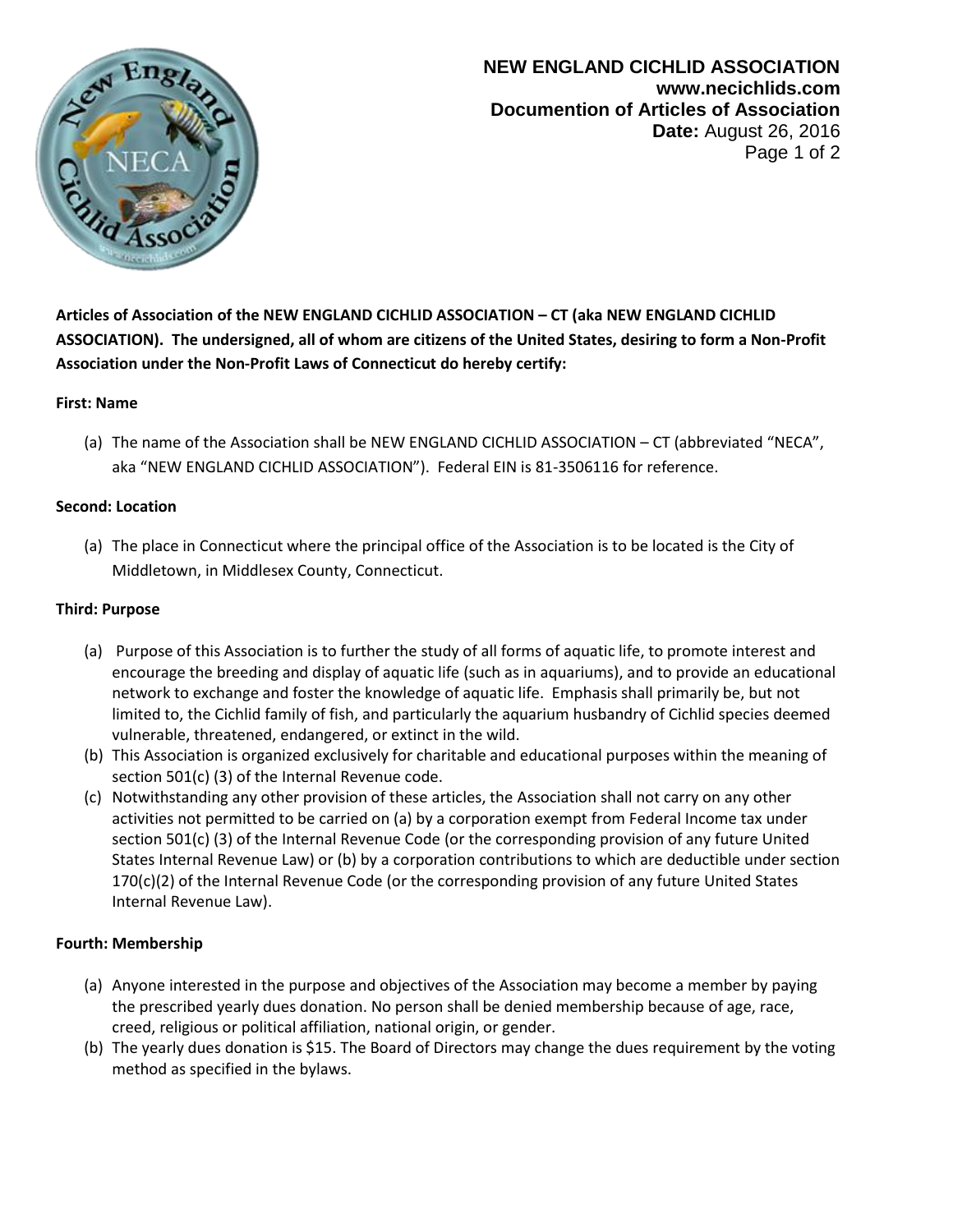

# **NEW ENGLAND CICHLID ASSOCIATION www.necichlids.com Documention of Articles of Association Date:** August 26, 2016 Page 2 of 2

(c) All members may be granted privileges as voted on by the Board of Directors and documented on the club's Facebook general access site.

# **Fifth: Officers and Directors**

- (a) The Association shall be governed by a board of directors. The board of directors shall include officers designated as President, Vice President, Treasurer, and Secretary, as well as an at large member.
- (b) The board of directors shall be responsible for establishment, amendment, and enforcement of the Association bylaws.
- (c) The names and addresses of the persons who are the initial board of directors of the Association are as follows.

| <b>OFFICE</b>   | <b>NAME</b>           | <b>ADDRESS</b> |
|-----------------|-----------------------|----------------|
| President       | Peter George          |                |
| Vice President  | Michael (Mike) Liu    |                |
| Treasurer       | Thomas (Tom) Koba     |                |
| Secretary       | James (Jim) Kenniston |                |
| At Large Member | <b>Roland Mandler</b> |                |

#### **Sixth: Association Meetings, Communication Methods, and Bylaws Access**

(a) The Association shall host an average of 10 meetings a year (September-June). Meetings shall be at member's homes, local halls where speakers will be arranged, or field trips to local aquarium hobby related locations such as fish breeders or museums. All Association meetings and events are also open to the general public to provide exposure to the Association's purpose and objectives. The Association shall maintain an internet site for general access (open to members and the general public), a general Facebook Group page for general access (open to members and the general public), and a Facebook Group page for use by the board of directors for on-line meetings and discussions. The bylaws of the Association are to be published on the association's internet page http://www.necichlids.com/faq . Bylaws as of August 26, 2016 are attached to these Articles as a reference. Amendments of or additions to bylaws shall posted on the general Facebook Group page and on the internet site for general access.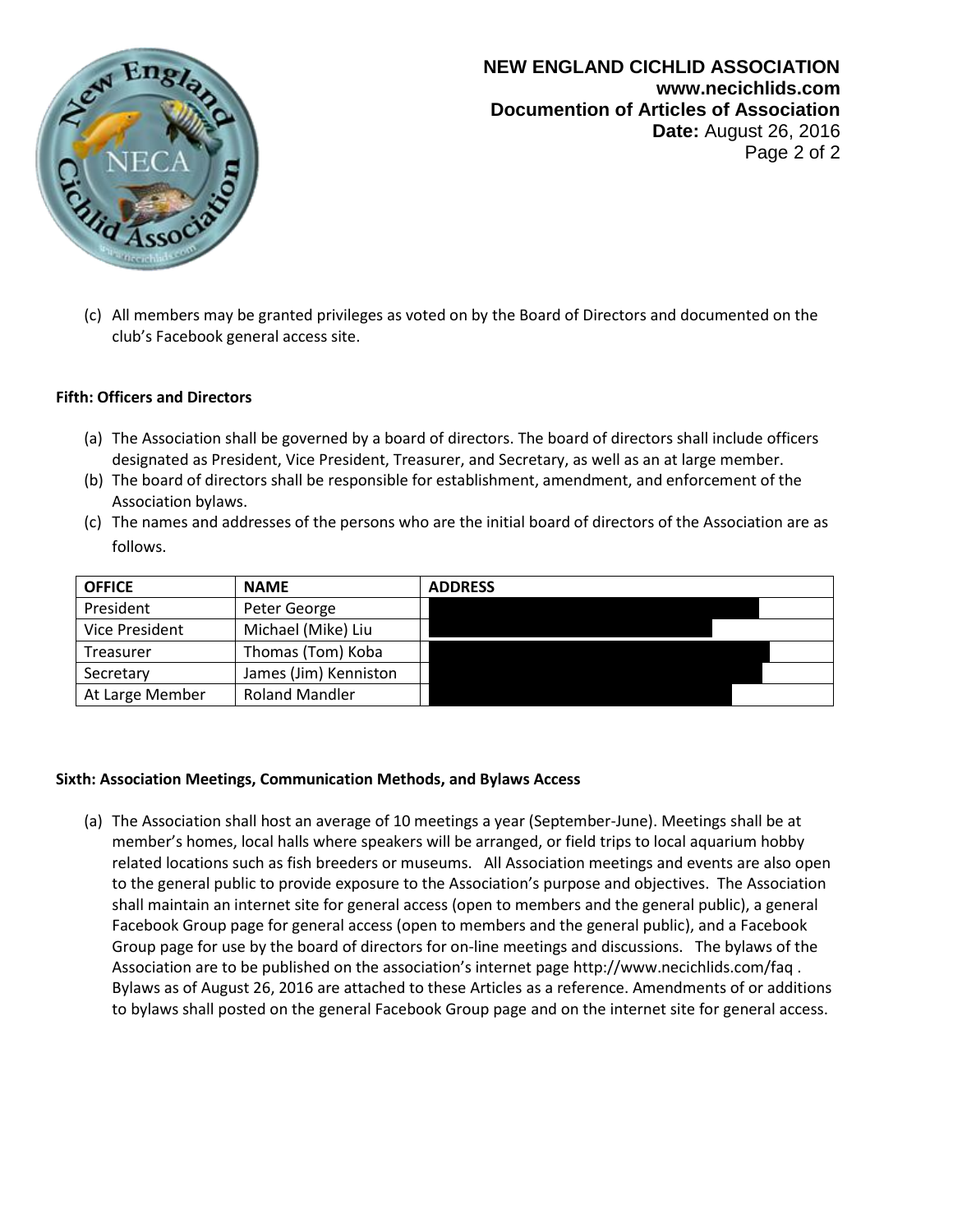

**NEW ENGLAND CICHLID ASSOCIATION www.necichlids.com Documention of Articles of Association Date:** August 26, 2016 Page 3 of 2

### **Seventh: Non-Profit Nature**

No part of the net earnings of the Association shall inure to the benefit of, or be distributable to its members, trustees, officers, or other private persons, except that the association shall be authorized and empowered to pay reasonable compensation for services rendered and to make payments and distributions in furtherance of the purposes set forth in Article Third hereof. Notwithstanding any other provision of these articles, this Association shall not, except to an insubstantial degree, engage in any activities or exercise any powers that are not in furtherance of the purposes of this corporation as defined in Article Third.

### **Eighth: Dissolution**

In the event of the dissolution of the Association, all assets shall be sold at auction and all monies from the sale and the balance of the treasury, after payment of any outstanding obligations, shall be distributed to a nonprofit organization, fund, or corporation in the Northeast USA, which is organized and operated exclusively for charitable, educational, religious and/or scientific purposes which has established its tax exempt status under section 501(c)(3) of the Internal Revenue Code, and whose purpose is to further awareness of the aquarium hobby and/or provide education related to aquatic life forms, or to a public or charitable organization recognized as exempt under section 501(c)(3) of the Internal Revenue Code, or the corresponding section of any future federal tax code, or shall be distributed to the federal government or a state or local government for a public purpose in the manner determined by the Board of Directors.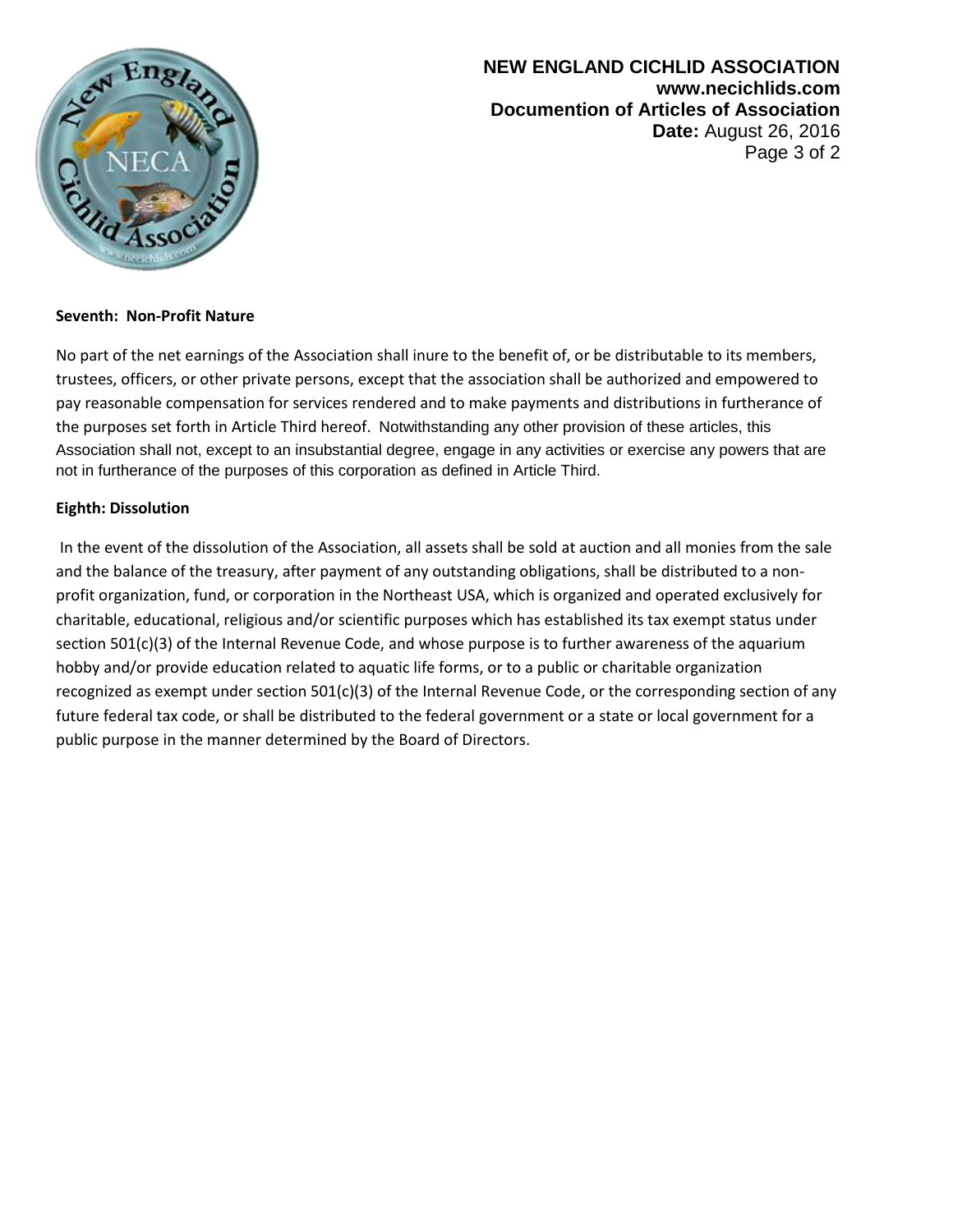

**NEW ENGLAND CICHLID ASSOCIATION www.necichlids.com Documention of Articles of Association Date:** August 26, 2016 Page 4 of 2

In witness whereof, we have hereunto subscribed our names this 26th day of August, 2016.

\_\_\_\_\_\_\_\_\_\_\_\_\_\_\_\_\_\_\_\_\_\_\_\_\_\_ \_\_ \_\_\_\_\_\_\_\_\_\_\_\_\_\_\_\_\_\_\_\_\_\_\_\_\_\_\_\_\_

Jim Kenniston, Secretary Tom Koba, Treasurer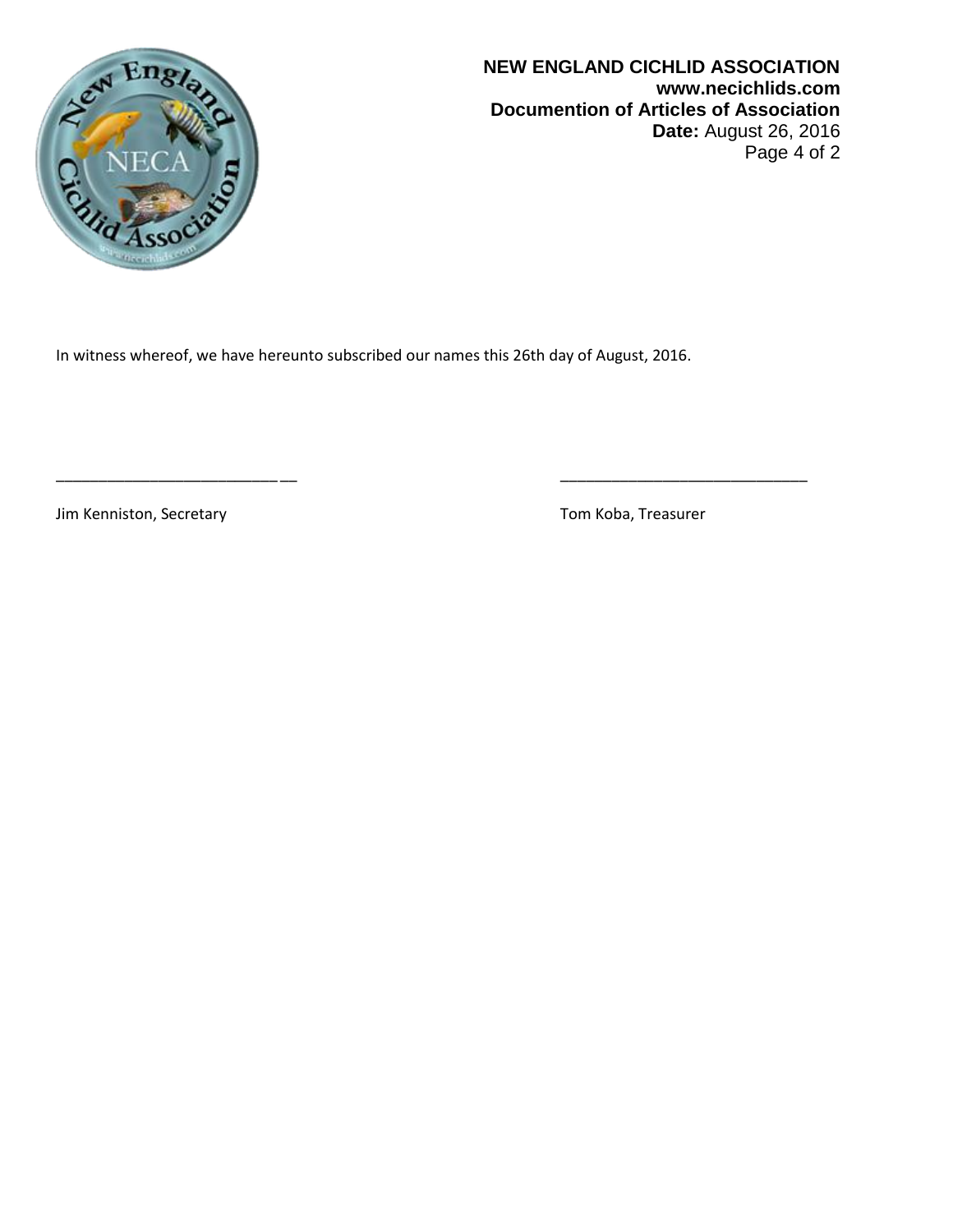

# **ATTACHMENT: REFERENCE: BYLAWS AS AUGUST 26, 2016**

# **NECA Bylaws (http://www.necichlids.com/faq)**

### **I.Name**

1.The name of the organization shall be New England Cichlid Association

### **II.Board of Directors**

1.The Board of Directors shall serve without pay and consist of five members.

2.Board members shall serve a maximum of two terms.

 3.Vacancies shall be filled by General Election to be held the first Saturday of June each year, with newly elected officials to assume duties at the September meeting.

 4.Board members with three meeting or two board meeting absences may be dismissed from the Board, pending the Board's decision.

# **III.Officers**

1.The officers of the board shall consist of a President, Vice President, Secretary, and Treasurer.

2.The board will consist of the officers and one member at large. All positions will be elected positions.

 3.(a)The President shall preside at all Board meetings, appoint committee members, and perform other duties as associated with the office. (b)The Vice-President shall assume the duties of the President in case of the President's absence. (c)The Secretary shall be responsible for the minutes of the Board, keep all approved minutes in a minute book, and send out copies of minutes to all. (d) The Treasurer shall keep record of the organization's budget and prepare financial reports as needed.

# **IV.Committies**

1.The Board may appoint standing and ad hoc committees as needed.

#### **V.Meetings**